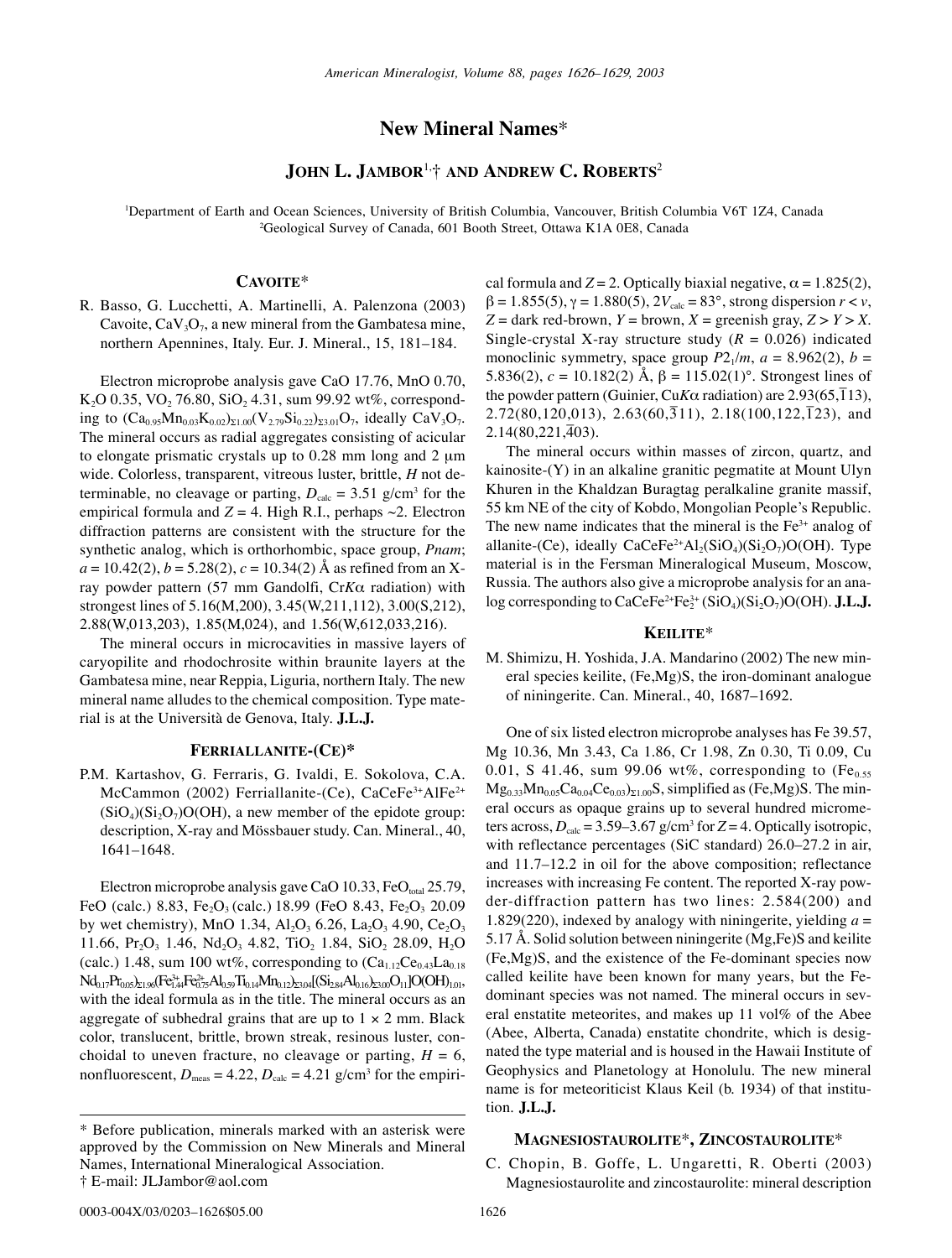with a petrogenetic and crystal-chemical update. Eur. J. Mineral., 15, 167–176.

## **Magnesiostaurolite**

Electron and ion microprobe analyses gave  $SiO<sub>2</sub>$  30.66, Al<sub>2</sub>O<sub>3</sub> 57.45, TiO<sub>2</sub> 0.18, FeO 0.72, MgO 7.77, ZnO 0.10, Li<sub>2</sub>O 0.90,  $H<sub>2</sub>O$  (calc.) 2.30, sum 100.08 wt%, corresponding to  $(\Box_{3.12}Mg_{0.72}Fe_{0.16}^{3+})_{\Sigma 4}(Mg_{1.86}\Box_{1.18}Li_{0.94}Zn_{0.02})_{\Sigma 4}(Al_{15.96}Ti_{0.04})_{\Sigma 16.00}$  $(\Box_{1.97}Al_{1.58}Mg_{0.45})_{\Sigma 4}(Si_{7.96}Al_{0.04})_{\Sigma 8.00}O_{40}[O_{4.02}(OH)_{3.98}]_{\Sigma 8.00}$ , ideally  $\Box_4Mg_4Al_{16}(Al_2\Box_2)Si_8O_{40}[O_6(OH)_2]$ . The mineral occurs as anhedral inclusions, to 250 µm, in pyrope megablasts. Colorless and transparent in thin section, vitreous to resinous luster, white streak,  $H = 7-7^{1/2}$ ,  $D_{\text{calc}} = 3.54$  g/cm<sup>3</sup>, not twinned. Optically biaxial,  $2V = \sim 90^{\circ}$ . Single-crystal X-ray structure study indicated monoclinic symmetry, space group *C*2/*m*, *a* = 7.8706(5),  $b = 16.5411(16)$ ,  $c = 5.6323(3)$  Å,  $\beta = 90.007(4)$ °. Strongest lines of the calculated X-ray powder pattern are 2.678(38,151), 2.390(50,132), 2.370(33,330), 1.968(100,062), and 1.391(82,462). The mineral occurs with talc, clinochlore, rutile, magnesiochloritoid, and kyanite, or armouring corundum, within pyrope in the coesite-bearing Dora-Maira massif, Italian Western Alps.

## **Zincostaurolite**

The mineral occurs as zoned prismatic crystals up to 3 mm long. Electron and ion microprobe analyses gave  $SiO<sub>2</sub> 28.47$ ,  $\text{Al}_2\text{O}_3$  54.12, TiO<sub>2</sub> 0.11, FeO 1.40, MgO 0.45, MnO 0.01, ZnO 11.82, Li<sub>2</sub>O 0.45, H<sub>2</sub>O (calc.) 1.96, sum 98.79 wt%, correspond- $\log$  to  $(\Box_{3.77}F$ e $^{2+}_{0.13}Mg_{0.10})_{\Sigma 4}$ (Zn<sub>2.45</sub> $\Box_{0.84}$ Li<sub>0.51</sub>Fe $^{2+}_{0.20}$ <sub>24</sub>(Al<sub>15.98</sub>Ti<sub>0.02</sub>)<sub> $_{216.00}$ </sub>  $(\Box_{1.96}Al_{1.95}Mg_{0.09})_{\Sigma}Sis_{8}O_{40}[O_{4.33}(OH)_{3.67}]$ , ideally  $\Box_{4}Zn_{4}Al_{16}$  $(Al_2\square_2)Si_8O_{40}[O_6(OH)_2]$ . Colorless in thin section, with physical properties similar to those of magnesiostaurolite. Optically biaxial positive,  $\alpha = 1.722(2)$ ,  $\gamma = 1.734(2)$ ,  $Z = c$ , nonpleochroic. Single-crystal X-ray structure study  $(R = 0.025)$  indicated monoclinic symmetry, space group  $C2/m$ ,  $a = 7.853(6)$ ,  $b = 16.534(9)$ ,  $c = 5.639(5)$  Å,  $\beta = 90.00(8)^\circ$ . Strongest lines of the calculated Xray powder pattern are 3.001(61,221), 2.678(71,151), 2.390(87,  $(3, 1, 1, 1, 1, 1)$  and  $(1, 1, 1, 1, 1, 1, 1)$  and  $(1, 1, 1, 1, 1, 1, 1, 1, 1)$  and  $(1, 0, 0, 1, 1, 1, 1)$  and  $(1, 0, 0, 1, 1, 1, 1)$ . The mineral is associated with kyanite, muscovite, margarite, chloritoid, gahnite, and either quartz or diaspore in an argillite (metabauxite) deposited as a karst fill within marbles in the Zermatt Valley, Swiss Western Alps.

The new mineral names refer to the composition and relationship to staurolite. Type material is in the Ecole des Mines de Paris, France. **J.L.J.**

## **MANGANLOTHARMEYERITE**\*

J. Brugger, S.V. Krivovichev, U. Kolitsch, N. Meisser, M. Andrut, S. Ansermet, P.C. Burns (2002) Description and crystal structure of manganlotharmeyerite, Ca(Mn $^{\hat{3}+}, \Box, {\rm Mg})_2$  ${AsO<sub>4</sub>, [AsO<sub>2</sub>(OH)<sub>2</sub>]}$ <sub>2</sub>(OH,H<sub>2</sub>O)<sub>2</sub>, from the Starlera Mn deposit, Swiss Alps, and a redefinition of lotharmeyerite. Can. Mineral., 40, 1597–1608.

The mineral occurs as elongate platy crystals and aggregates, to 1 mm length, in open fissures in massive braunite ore. Individual, homogeneous grains are ≤100 µm. Electron microprobe analysis gave Na2O 0.08, MgO 3.95, CaO 12.42, SrO 0.20, NiO 1.07, CoO 0.19, ZnO 0.58, Al<sub>2</sub>O<sub>3</sub> 0.27, Mn<sub>2</sub>O<sub>3</sub> 16.70, Fe<sub>2</sub>O<sub>3</sub> 0.91, As<sub>2</sub>O<sub>5</sub> 53.41, V<sub>2</sub>O<sub>5</sub> 0.67, H<sub>2</sub>O (calc.) 8.84, sum 99.3 wt%, corresponding to  $(Ca_{0.94}Sr_{0.01}Na_{0.01})_{\Sigma 0.96} (Mn_{0.90}^{3+1} \square_{0.52})$  ${Mg_{0.41}Ni_{0.06}Fe_{0.05}^{3+}Zn_{0.03}Al_{0.02}Co_{0.01})_{\Sigma2.00}(As_{1.97}V_{0.03})_{\Sigma2.00}H_{4.16}O_{10}},$ simplified as  $Ca(Mn^{3+},\Box,Mg)_{2}\{AsO_{4},[AsO_{2}(OH)_{2}]\}_{2}$  $(OH, H<sub>2</sub>O)<sub>2</sub>$ , which takes into account the substitution of  $[AsO<sub>2</sub>(OH)<sub>2</sub>]$  for  $[AsO<sub>4</sub>]$ . The mineral is brown-red to dark reddish orange, adamantine luster, transparent to translucent, brittle, irregular fracture, light brown streak, distinct {001} cleavage,  $H = 3$ ,  $D_{\text{meas}} = 3.77(2)$ ,  $D_{\text{calc}} = 3.75(2)$  g/cm<sup>3</sup> for the empirical formula and  $Z = 2$ . Optically biaxial positive,  $\alpha =$ 1.785(2), β = 1.814(5),  $\gamma$  = 1.854(5),  $2V_{meas}$  = 85,  $2V_{calc}$  = 82.4°, weak dispersion *r* < *v*, pleochroism not stated. Single-crystal X-ray structure study  $(R_1 = 0.025)$  indicated monoclinic symmetry, space group  $C2/m$ ,  $a = 9.043(1)$ ,  $b = 6.2314(7)$ ,  $c =$ 7.3889(9) Å,  $\beta = 116.392(2)$ °, isotypic with the tsumcorite structure. The strongest lines of the X-ray powder pattern (114 mm Gandolfi, Fe*K*α radiation) are 4.93(80,110), 3.182(100, mm Sandom, Ferra Tachardin, are 1.95(88,110), 9.162(188,<br>
112), 2.927(70,201), 2.822(70,021), 2.718(80,311), 2.555  $(100,\overline{2}21,\overline{3}12)$ , and  $2.134(70,202,221)$ .

The mineral is associated with calcite, tilasite, and sailaufite (IMA mineral 2000–005) in hydrothermal discordant veinlets within massive braunite ore at the Starlera manganese deposit, Val Ferrera, eastern Swiss Alps. The new mineral name alludes to the  $Mn^{3+}$  dominance within the lotharmeyerite subgroup of the tsumcorite group. Type material is in the Musée géologique cantonal, Lausanne, Switzerland.

#### **Lotharmeyerite**

The cation composition of the Me2 site is the main guide for the naming of the lotharmeyerite subgroup, wherein  $Me =$ Ca and  $X = As$ . Lotharmeyerite was originally described as  $CaZnMn^{3+}(AsO<sub>4</sub>)<sub>2</sub>(OH)$  2H<sub>2</sub>O and was subsequently revised to  $Ca(Mn^{3+},Zn)_{2}(AsO_{4})_{2}(OH,H_{2}O)_{2}$ , but the original and new analyses have shown that  $Zn > Fe$ . Therefore, in the general formula  $Ca(Me)_{2}(AsO<sub>4</sub>)_{2}(OH,H<sub>2</sub>O)$ , the mineral with Me dominated by Zn is lotharmeyerite, the mineral with the Mg dominance is cabalzarite, and that with the  $Mn^{3+}$  dominance is manganlotharmeyerite. The CNMMN has approved the revised nomenclature. **J.L.J.**

#### **HEXAGONAL PENTLANDITE**

Hui-Fang Liu (2002) Hexagonal pentlandite and sylvite inclusions in diamond from Liaoning. Dizhi Keji Qingbao, 21(2), 51–54 (in Chinese, English abs.).

The mineral occurs as an inclusion,  $60 \times 75$  µm, in an octahedron of diamond that also contains inclusions of sylvite and a Ca chloride. The morphology of the sulfide mineral is stout tabular, showing {001} and a hexagonal dipyramid {*h*0*l*}. One of seven similar listed electron microprobe analyses has Fe 31.06, Ni 34.18, Co 0.44, S 33.17, sum 98.85 wt%, corresponding to  $(Ni_{4.50}Fe_{4.30}Co_{0.06})_{28.86}S_8$ . The Raman spectrum (illustrated) differs substantially from that of pentlandite. The diamond is from Liaoning Province, northeastern China. **J.L.J.**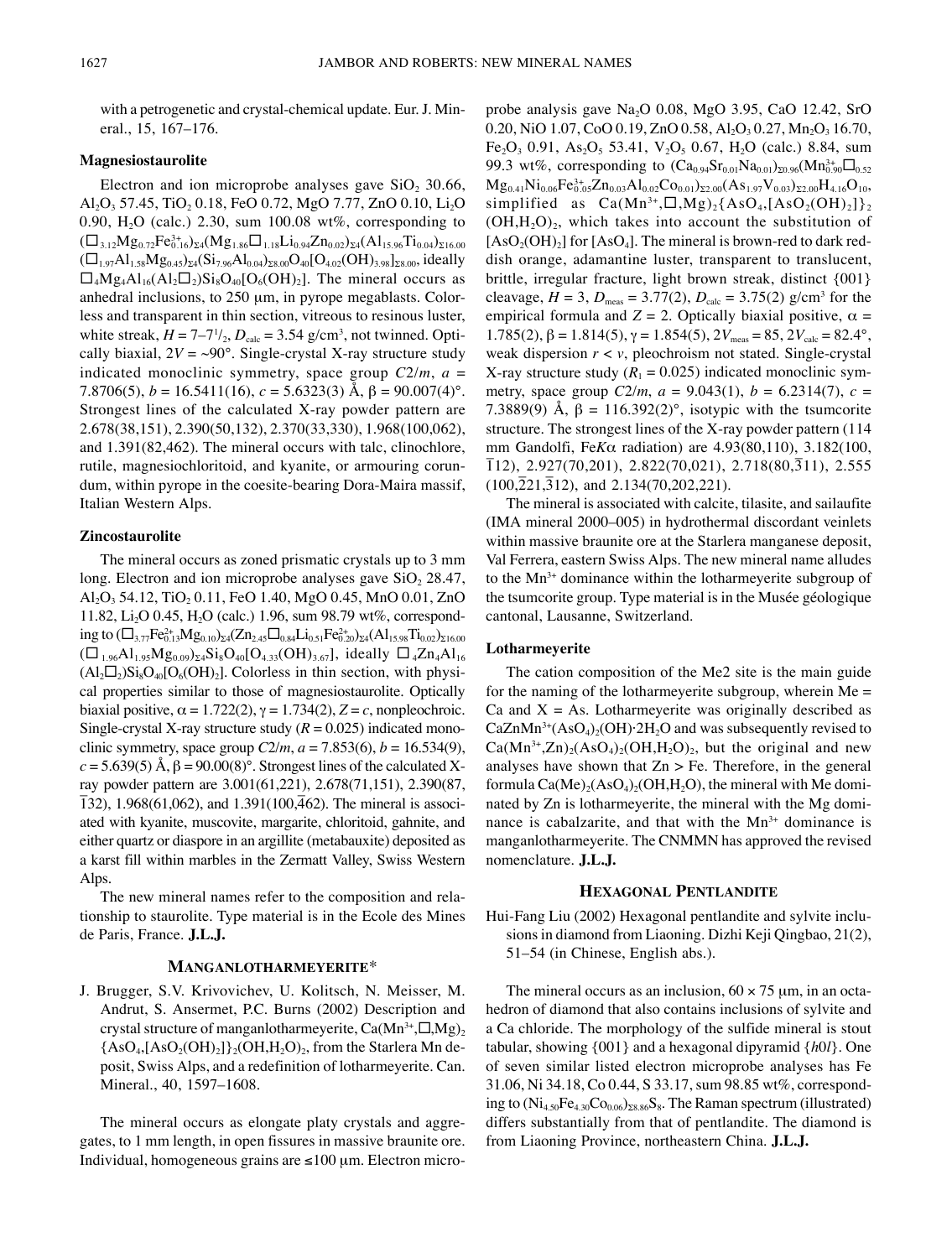## **CUBIC AGBIS2**

K. Walenta (2002) Cubic  $AgBiS<sub>2</sub>$  from the Silberbrünnle mine at Gegenbach in the Central Black Forest. Aufschluss, 53, 238–240 (in German).

The mineral occurs in quartz as gray-black anhedral grains, to about 0.3 mm, that contain only Ag, Bi, and S, with  $Ag:Bi =$ 1.02:1. The X-ray powder pattern (57 mm camera, Fe*K*α radiation) has six listed lines, indexed on a cubic cell with  $a =$ 5.703 Å: 3.290(80,111), 2.853(100,200), 2.014(80,220), 1.721(50,311), 1.640(20,222), and 1.276(10,420). The mineral is considered to be distinct from maltildite, which is hexagonal. **J.L.J.**

## **K,NA SULFIDES**

A.P. Khomyakov, M.G. Dobrovol'skaya, A.I. Tsepin, D.K. Shcherbachev (2003) New data on K,Na-bearing sulfides of copper and iron from the Khibiny massif. Doklady Earth Sciences, 389, 219–222.

For one of seven electron microprobe analyses listed, and the range for the seven, results are K 0.69 (0.61–0.77), Na 0.13 (n.d.–0.13), Cu 44.82 (44.82–47.70), Fe 19.39 (17.42–19.39), As n.d. (n.d.–0.09), S 33.65 (32.14–33.65), sum 98.74 (96.99– 98.74) wt%, possibly corresponding to  $(Cu_{0.96}K_{0.04})$ (Fe<sub>0.6</sub>Cu<sub>0.4</sub>)  $(S<sub>1.98</sub>O<sub>0.02</sub>)$ . Lilac-yellow to gray in reflected light, weak bireflectance and anisotropy, brittle,  $VHN<sub>5</sub> = 140$ , perfect lamellar cleavage. Reflectance percentages are given in 20 nm steps from 400 to 700 nm; representative values for  $R_1$  and  $R_2$  in air (SiC standard) are 12.6, 12.7 (460), 15.4, 16.2 (540), 18.0, 19.1 (580), and 23.6, 24.8 (660). The mineral is intergrown with djerfisherite.

An associated Na-bearing sulfide is also lilac-gray to yellow in reflected light, but lacks bireflectance and anisotropy. Perfect lamellar cleavage, brittle,  $VHN_5 = 57$ ,  $D_{meas} = 3.36(2)$  $g/cm<sup>3</sup>$ , representative reflectance percentages for  $R_1$  and  $R_2$  in air: 16.2, 15.8 (460), 23.7, 24.2 (540), 27.6, 28.0 (580), and  $32.4, 31.7$  (660). One of seven listed electron microprobe analyses, and the range for the seven, has Na 1.64 (1.37–3.91), K 0.32 (0.27–0.38), Cu 34.02 (29.76–37.26), Fe 17.22 (16.93– 18.10), As 0.26 (0.03–0.38), S 28.01 (23.52–30.32), sum 81.70  $(75.27-88.69)$  wt%, possibly corresponding to  $Cu(Fe<sub>0.75</sub>Cu<sub>0.27</sub>)$  $(S<sub>1.99</sub>As<sub>0.01</sub>)·(NaOH)<sub>0.29</sub>(KOH)<sub>0.02</sub>$  and possibly with H<sub>2</sub>O to account for low totals.

Both minerals give a chalcopyrite-type X-ray pattern with diffuse diffraction lines and insignificant differences between the two: 3.05(100,112), 2.654(20,020), 1.870(90,024), 1.596(50,132), 1.328(10,040), 1.214(20,332), and 1.082  $(30,244)$ , from which  $a = 5.304(4)$ ,  $c = 10.51(2)$  Å.

The minerals occur in a hyperagpaitic pegmatite, specifically its "salt" core containing villiaumite, natrite, thermonatrite, and natrophophate, that is exposed in a quarry at Koashva Mountain, Khibiny massif, Russia. The sulfides occur as yellowish and brownish bronze poorly tabular grains, up to 3 mm across, that split easily into fine flakes along the lamination.

**Discussion.** See also *Am. Mineral*., 88, p. 934 (2003), which summarizes results for other alkali-bearing Cu-Fe sulfides from the same locality. **J.L.J.**

## $CU<sub>5</sub>FE<sub>6</sub>PB<sub>6</sub>BI<sub>2</sub>S<sub>21</sub>$

Yu.S. Borodaev, N.N. Mozgova, S.V. Ezhov, S.M. Gandhi, A. Mookherjee (2002) Textural and mineralogical characteristics of metamorphosed ore from the Rangpo polymetallic deposit (Sikkim, India). Vestnik Mosk. Universit. Seriya 4, Geol., (3), 37–48 (in Russian).

The mineral occurs as grains, to 0.1 mm, intergrown with mica in a complex metamorphic assemblage that includes boulangerite, meneghinite, and kobellite. White in reflected light, similar to galena but strongly anisotropic. One of two listed and similar microprobe analyses has Cu 10.58, Ag 0.01, Fe 10.87, Pb 40.84, Sn 0.07, Sb 0.48, Bi 12.61, As 0.05, S 21.92, Se 0.44, Te 0.04, sum 97.91 wt%, corresponding to  $Cu_{5.08}Fe_{5.92}Pb_{6.00}(Bi_{1.84}Sb_{0.12}As_{0.04})_{\Sigma2.00}(S_{20.84}Se_{0.16})_{\Sigma21.00}$ , simplified as Cu<sub>5</sub>Fe<sub>6</sub>Pb<sub>6</sub>Bi<sub>2</sub>S<sub>21</sub>. **J.L.J.** 

# $(CR, V)_2TL_2O_7$ ,  $(CR, V)_2TL_4O_{11}$

A.A. Koneva (2002) Cr–V oxides in metamorphic rocks, Lake Baikal, Russia. Neues Jahrb. Mineral. Mon., 541–550.

One of three listed, and another of five listed, electron microprobe analyses have, respectively, TiO<sub>2</sub> 52.15, 68.92, Cr<sub>2</sub>O<sub>3</sub> 16.40, 8.47,  $V_2O_3$  29.32, 21.79, FeO 0.52, 0.14, Al<sub>2</sub>O<sub>3</sub> 0.68, 0.43, sum 99.07, 99.75 wt%, corresponding to  $(V_{1.22}Cr_{0.67})$  $\text{Al}_{0.04}\text{Fe}_{0.02}\text{O}_{21.95}\text{Ti}_{2.04}\text{O}_7$  and  $(\text{V}_{1.36}\text{Cr}_{0.52}\text{Al}_{0.04}\text{Fe}_{0.01}\text{O}_{21.93}\text{Ti}_{4.05}\text{O}_{11}$ , simplified as  $(V, Cr)_{2}Ti_{2}O_{7}$  and  $(V, Cr)_{2}Ti_{4}O_{11}$ . Both have considerable Cr-for-V substitution, and the sesquioxide has both  $Cr > V$  and  $V > Cr$ . The minerals occur as inclusions, up to 10 um, associated with berdesinskiite, schreyerite, and olkhonskite in rutile in high-grade metamorphic carbonate and quartzitic rocks at Lake Baikal, Russia. **J.L.J.**

## **FE-DOMINANT REEVESITE**

Z. Maksimović, G. Pantó, G. Nagy (2002) Iron-rich reevesite from the Ni-Fe ores of Mt. Radočelo, Serbia, a possible new member of the hydrotalcite subgroup. Acta Geol. Hungarica, 45, 373–383.

The mineral occurs as aggregates, up to 300  $\mu$ m across, and as thin veinlets in strongly weathered serpentinite. One of nine listed electron microprobe analyses, for which formula  $Fe<sup>2+</sup>$  is predominant and  $Ni + Mg$  ranges from 1.97 to 0.24, has MgO 0.08, total Fe as FeO 55.29, NiO 18.88, Al<sub>2</sub>O<sub>3</sub> 0.28, Cr<sub>2</sub>O<sub>3</sub> 0.12,  $SiO<sub>2</sub> 1.18, H<sub>2</sub>O + CO<sub>2</sub>$  (by difference) 24.17, C detectable, sum 100 wt%, corresponding to  $(Fe_{4.03}^{2+}Ni_{1.97})_{\Sigma 6.00}(Fe_{1.96}^{3+}Al_{0.03}Cr_{0.01})_{\Sigma 2.00}$  $(CO<sub>3</sub>)(OH)<sub>16</sub>·4H<sub>2</sub>O$ ; the cation composition lowest in Ni corresponds to  $(\rm{Fe^{2+}_{5.76}Ni_{0.13}Mg_{0.11})(Fe^{3+}_{1.98}Cr_{0.02}}).$  X-ray diffractometry of bulk ore samples showed the presence of talc and magnetite, plus non-overlapped peaks at 7.60 and 3.80 Å that correspond to data for reevesite. **J.L.J.**

## **MONTMORILLONITE, FE-DOMINANT**

S. Petit, J. Caillaud, D. Righi, J. Madejová, F. Elass, H.M. Köster (2002) Characterization and crystal chemistry of an Fe-rich montmorillonite from Ölberg, Germany. Clay Minerals, 37, 283–297.